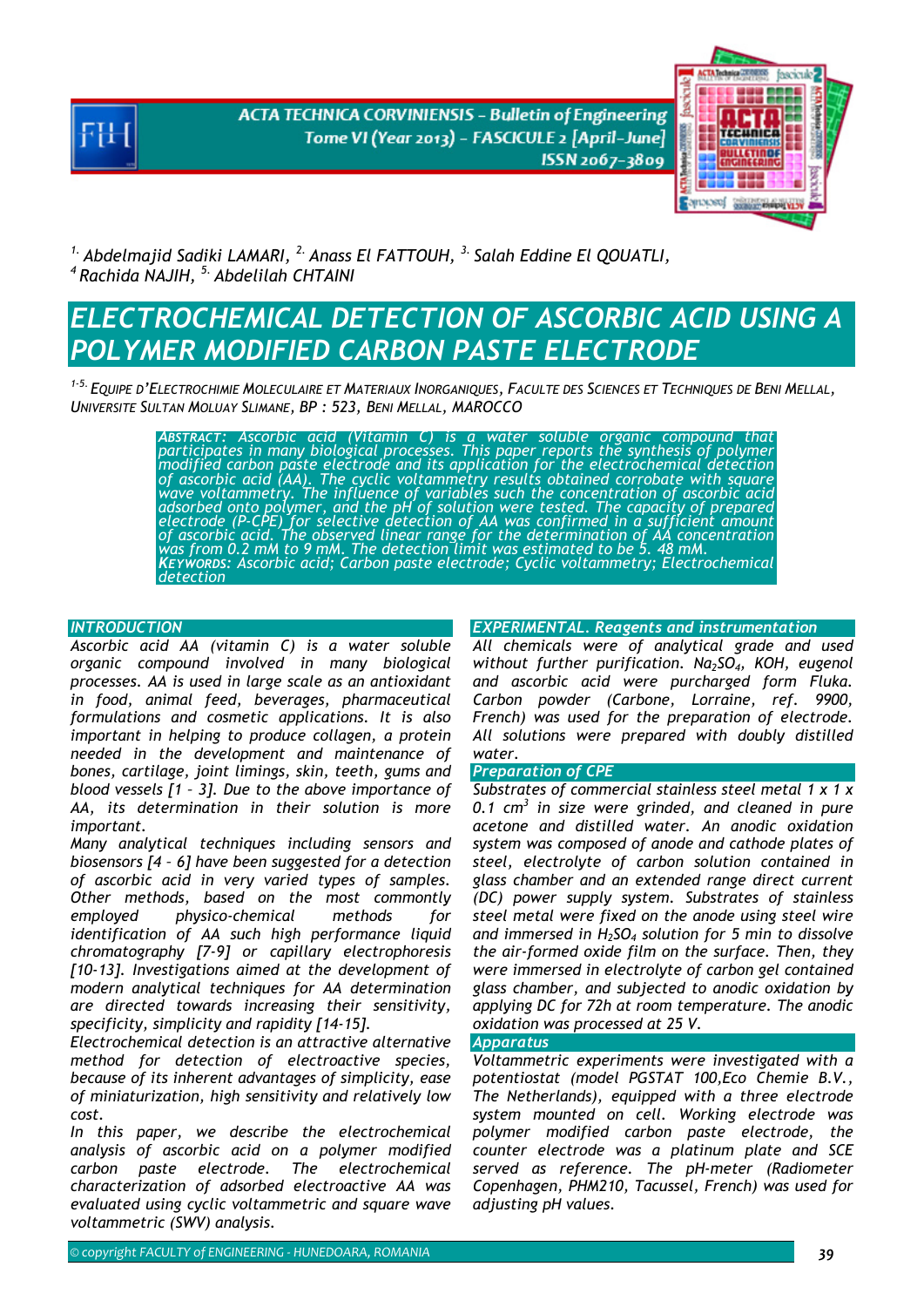*ACTA TECHNICA CORVINIENSIS – Bulletin of Engineering*

# *RESULTS AND DISCUSSION. Electrochemical polymerization of eugenol*

*Figure 1 shows the consecutive cyclic voltammograms (CVs) of graphite carbon electrode in 0.1 M KOH solution containing 4 mM eugenol.* 

*On the first anodic scan an oxidation peak was observed at -0.2 V which corresponds to the oxidation of primary hydroxyldthe group of monomers [16]. This peak disappears from the second cycle, this behavior indicates the rapid deposition of a nonconductive polymer to the electrode surface. However, when the potential scan is extended towards positive values is observed a second peak at about 0.5 V. Authors [17], in a study of the same molecule on a glass electrode, attributed the first peak in the deposition of a polymer on the electrode surface, the second peak is probably due to the phenomenon degradation / restriction of this polymer.* 

*Figure 3 shows the SEM images of eugenol polymer coated electrode which indicated that thin film layer was covered the surface.* 



*Figure 1. Cyclic voltammograms of the eugenol film on GC electrode from the electrolyte 0.1 M KOH solution containing 4 mM eugenol monomers. Scan rate = 0.1 V/s. a- 1 st cycle, b- 20 th cycle* 



*Figure 2. Cyclic voltammograms of the eugenol film on GC electrode from the electrolyte 0.1 M KOH solution containing 4 mM eugenol monomers. Scan rate = 0.1 V/s, first cycle* 

*Upon scan reversal a cathodic wave there are two reduction peaks, at – 0.4 v and 0.5 V, based on the results of El Qouatli and al [16], the major reversible couple (Ia / Ic) Fig. 2, followed by a irreversible peak IIa can be attributed to the following steps:* 



*where P indicates the polymeric structure in which a groups 2-methoxy-phenol are stationary, the second peak IIIc is probably associated to the transition of trihydroxybenzene derivative formed during the polymerization from 4-allyl-1 ,2-quinone according to the reaction:* 



 $5kU$  $, 1886$ **B**Mm *Figure 3. SEM image of eugenol polymer film* 

*modified electrode* 

*Electrochemical detection of ascorbic acid* 

*The determination of AA concentration using eugenol polymer modified electrode was performed with cyclic and square wave voltammetry. Figure 4 shows the cyclic voltammogram of ascorbic acid in 0.1M Na2SO4 solution. One peak was observed during the negative scan, attributed to reduction of eugenol polymer. According to the literature [18], the absence of defined peak of ascorbic acid can be explained by the interaction between eugenol polymer film and AA. The formation of a complex of ascorbate concentration with the oxidized active site of polymer is expected followed by spontaneous of the resulting complex. [19-20].* 

*The square wave voltammetric determination of a series of standards solutions of ascorbic acid was performed under the optimized working conditions. The results show that reduction peak current have a linear relationship with a concentration of AA in the range from 3 mM to 9 mM (Figures 5 and 6). The linear correlation coefficient is 0.9917. According to Miller and Miller [21] the standard deviation of the mean current (S.D.) measured for seven voltammograms of the blank solution in pure electrolytes was calculated from:*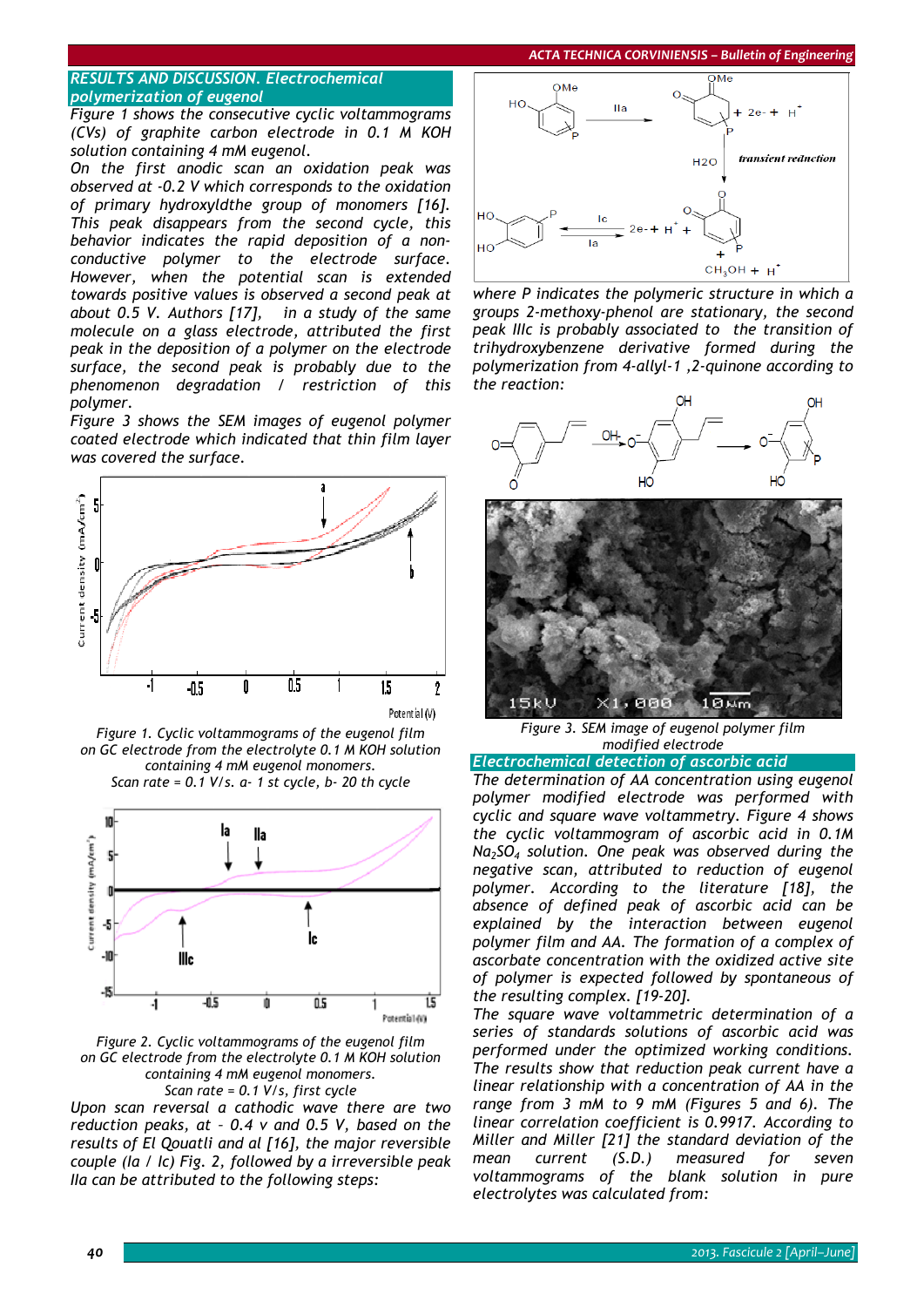$$
SD = \frac{1}{(n-2)} \sum_{j=0}^{n} (i_j - I_j)^2
$$

*where ij is the experimental value of the experiment number j and Ij is the corresponding recalculated value, at the same concentration using the regression line equation.* 

*The calculated S.D. was used in the determination of the detection limit (DL, 3 x S.D./slope) and the quantification limit (QL, 10 x S.D./slope). From these values, the detection and quantification limits were 12.4 x 10-8M and 9.6 x 10-6 M.* 

*The linear regression analysis gave Y = 0.2 X – 0.437.* 



*Figure 4. CVs of eugenol polymer/GC modified electrode in pH 6.0, O.1M Na2SO4, [AA] = (a) 0 M, (b) 3mM, scan rate 100 mV/s* 



*Figure 5. Square voltammograms at eugenol polymer/GC modified electrode for different concentrations of ascorbic acid* 





# *Effect of pH*

*The effect of varying pH on the current response of eugenol polymer/GC modified electrode at constant ascorbic acid concentration (3 mM) is shown in Figures 7 and 8.* 







*Figure 8. Square wave voltammograms of 3 mM AA in 0.1 M Na2SO4 at different pH values* 

*As can be seen, the peak current gradually increases with the increase of pH and reach a maximum value when the pH is 6.0. Further increase in the solution pH yields a gradual decrease in the AA peak current. As a result, a solution with pH 6.0 was used in the subsequent experiments.* 

*The peak current seem to be affected by the concentration of H+ , suggesting that the oxidation of the AA includes some proton transfer processes. The current decreases significantly in higher pH value. CONCLUSIONS* 

*It was demonstrated here that eugenol polymer/GC modified electrode exhibits higher electrocatalytic activity towards ascorbic acid oxidation. The anodic peak of AA is not well defined but the cyclic voltammograms in negative wave gave significantly increased peak currents and a fast electron transfer process to AA.* 

*The obtained results revealed that determination of AA can be easily performed using the eugenol polymer film. The proposed methodology was successfully applied in quantifying ascorbic acid in electrolyte solution with very satisfactory recovery percentages values for the application of the analytic methods proposed. The sensitivity signal is proportional to the concentration value of AA.*